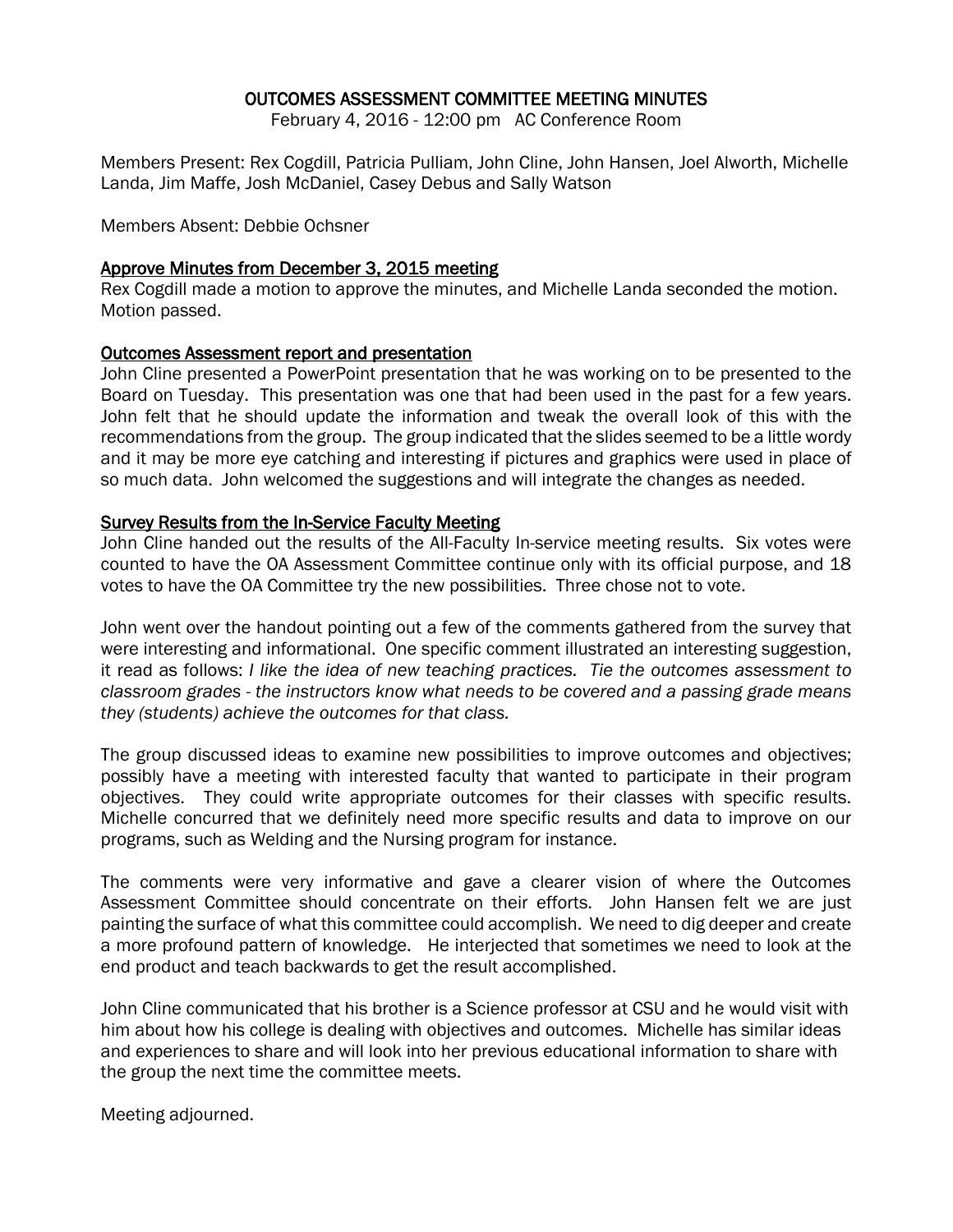# **OUTCOMES ASSESSMENT COMMITTEE MEETING March 3, 2016 - 12:00 pm AC Conference Room**

**Members present**: John Cline, Sally Watson, Josh McDaniel, Joel Alworth, Patricia Pulliam, and Casey Debus

**Members absent**: Rex Cogdill, John Hansen, Michelle Landa and Debra Ochsner

## **Approve Minutes**

Josh McDaniel made a motion to approve the February 4<sup>th</sup> minutes; Casey Debus seconded the motion; motion approved.

# **Gift Card for CAAP Participants**

John Cline informed the group of the request from Jo Ellen Keigley to fund the CAAP participants with a \$5.00 gift card to the student center for completing the CAAP. In the past, the Outcomes Committee has given a \$5.00 Student Center gift certificate to each student who completes the CAAP exam. Last year, the OA Committee gave out \$420 worth of certificates to the 84 students who completed the exam. John stated that in order to assist with the budget crisis, \$500 was taken from the OA Budget, leaving about \$1,100 still accessible. The \$420 would be affordable.

Patricia suggested instead of making it an option to complete and then the student gets the certificate; turn it around and rephrase it to be a "thank you" for completing it; that might make more students want to follow through. There is no enforcement for students to get this done. Casey interjected that if 84 students completed this last year that this was a significant accomplishment and that it would be a good idea to continue this practice. The committee agreed to fund this project this year.

## **Discussion of a new model for Course Assessments**

John discussed the handout he created, "Objectives and Outcomes at EWC". He pointed out the difference between Objectives and Outcomes with brief descriptions of each. Objectives being the intended results with brief statements and Outcomes being the actual specific results achieved. He continued to illustrate an example of his own "Painting" class objectives and outcomes statements and how they should be differently reflected. A definite division needs to be deciphered so we are appropriately addressing the Objectives then the Outcomes and making them clearer on our syllabi.

He informed the group that he spoke with his brother at CSU to see if other institutions have a better understanding of the Objective and Outcomes. He stated that even his brother was not clear on the concise vision and outcomes assessment practice. This assessment tool needs to have some kind of consistency and standardization to expound on in the future.

Discussion on the need for a standard format for outcomes on the syllabus was discussed further. The challenge would be to get all faculty to be on board and revamp their syllabus. In the handout, John outlines possible challenges that could come about, such as creating a lot of work for each faculty member, forcing an institutional clarification/redefinition of objectives and outcomes. John spoke with Aaron Bahmer regarding the possibility of creating a new online reporting tool.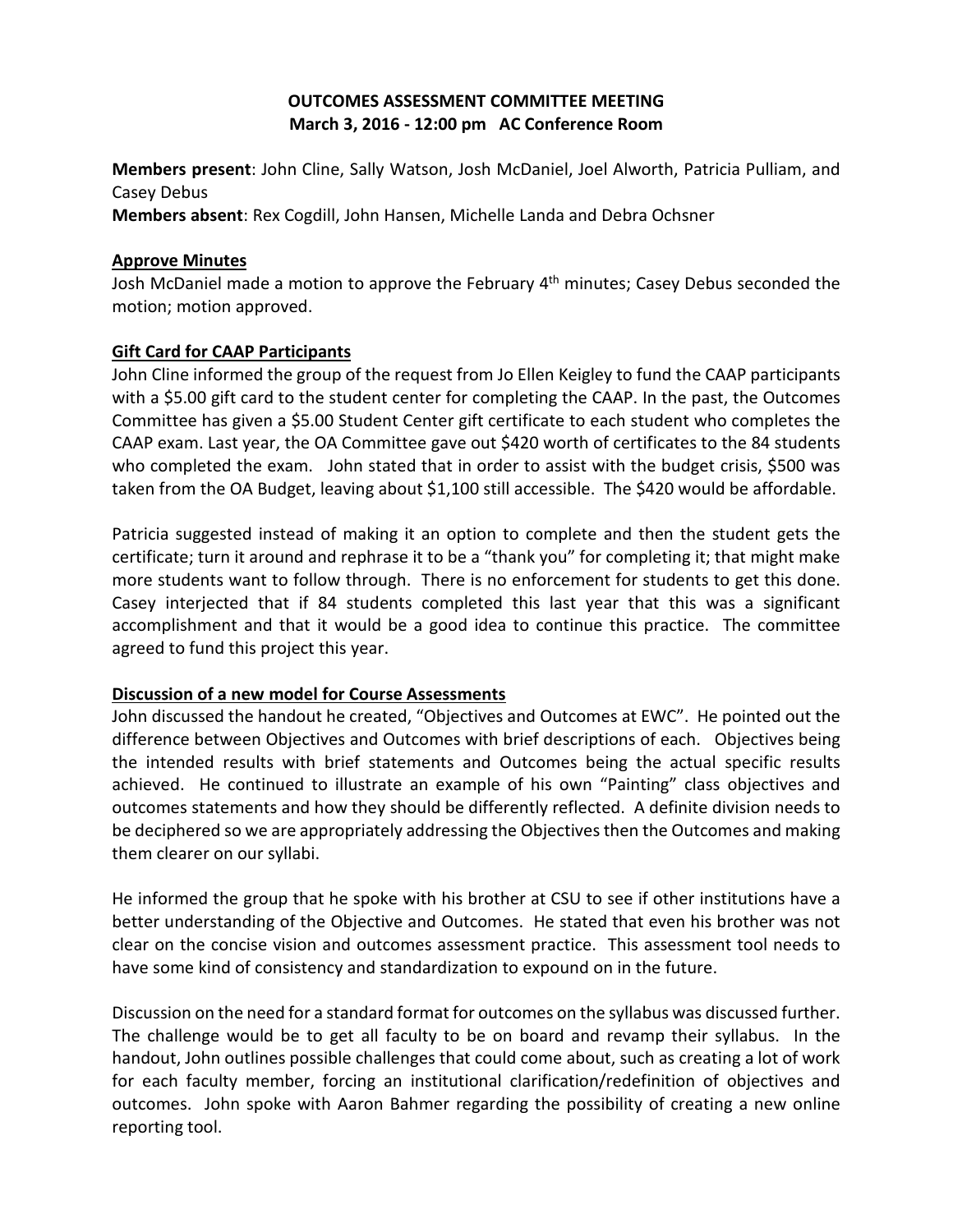In the handout, John stated a proposal. The college would need to map each course and have faculty write outcomes that line up with objectives. After that, decide what is needed on the syllabus; either Objectives, Outcomes or both. By doing this, it creates a new assessment tool that charts the specific assessments used in the course that produces each desired outcome. This, in turn, would be in line with one or more course objectives, each of the outcomes would then be lined up with the *Expected Student Outcomes* section of the EWC Catalog on page 25.

Patricia expressed that she has outcomes on her syllabus, but no objectives. We have no way to report outcomes from the syllabus. We are assessing outcomes working back to objectives.

Casey added from the Library side that there is a process called the ADDIE Model, used to develop classes. For example, instead of just saying "Checking out book", it would ask for more specifics in actions, for instance it might state, "A student is checking out specific books to special patrons". More in depth and specific information. ADDIE stands for A*nalyze, Design, Develop, Implement and Evaluate.* Casey felt that if we pulled specifics into our objectives like this, it would be beneficial to the outcomes part of assessing.

John interjected that if we researched case studies with institutions, then we could present hard evidence to faculty to compare between old school methods and new school ideas. We need to convince others that this is not an intrusion on their academic freedom. The idea is not to make this a standardized method like high schools, but find successes that other institutions have had and show logical evidence.

Joel referenced a model objective/outcome design called Marzano's Backwards Design. It illustrates teaching from the end to the beginning method. Joel expressed that in his department/class it is important to show and educate students' different workforce skills to create a product that would be global; not just one skill and one job. He teaches skills so when they graduate, they are multi skilled in several kinds of welding techniques, not just one standard skill.

Casey concurred with Joel and believes that goals for specific areas would be beneficial for the objectives so the student could get specific employer outcomes needed, such as "TIG welding" for instance, if that is what the employer was searching for. Casey also expressed a need for modification for students. She expressed that some students believe a "C" gets a degree" attitude and are not more motivated to succeed and finish. It would be vital to add the "success of a student" in our current mission statement.

John suggested that for the April meeting, everyone could start to think about refining the terminology. This college needs to start innovating and coming up with more productive and useful methods of outcomes and objectives. He suggested using the handout as inspiration to create a useful tool for creating objectives and outcomes.